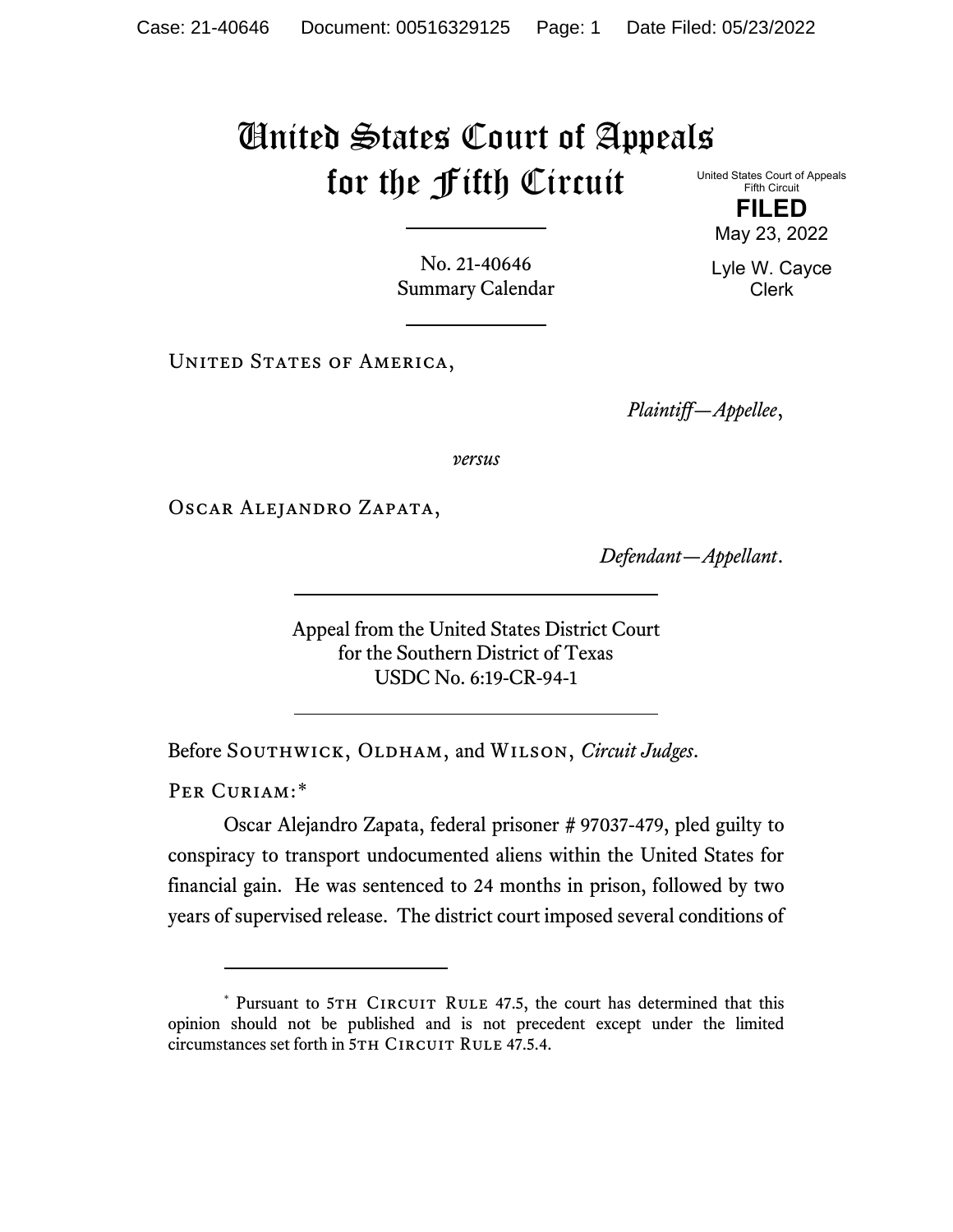## No. 21-40646

supervised release, including the special condition that Zapata participate in an inpatient or outpatient substance abuse treatment program. Zapata's term of supervised release began on March 26, 2021.

On August 25, 2021, the district court found that Zapata had violated the terms of his supervision by committing two additional law violations and by failing to participate in substance abuse treatment. The court revoked Zapata's supervised release and sentenced him to six months in prison, followed by a one-year term of supervised release. The court ordered, as conditions of supervision, that Zapata participate in both mental health and substance abuse treatment programs. The court designated Zapata's substance abuse treatment as "outpatient," but further ordered that he "participate in a community treatment center, halfway house, or similar facility for a period of up to 180 days" following his release.

Zapata now asserts that the district court erred by imposing up to 180 days of community confinement without supporting evidence or explanation. Because Zapata failed to object to this special condition in the district court, we review only for plain error. *See United States v. Hinojosa*, 956 F.3d 331, 334 (5th Cir. 2020); *Puckett v. United States*, 556 U.S. 129, 135 (2009). Though district courts have broad discretion to impose special conditions of supervised release, three requirements must be met:

First, the condition must be reasonably related to one of four factors in  $\S$  3553(a): (1) the nature and circumstances of the offense and the history and characteristics of the defendant; (2) the adequate deterrence of criminal conduct; (3) the protection of the public from further crimes of the defendant; and (4) the provision of needed educational or vocational training, medical care, or other correctional treatment. Second, the condition cannot impose any greater deprivation of liberty than is reasonably necessary to advance deterrence, protect the public from the defendant, and advance the